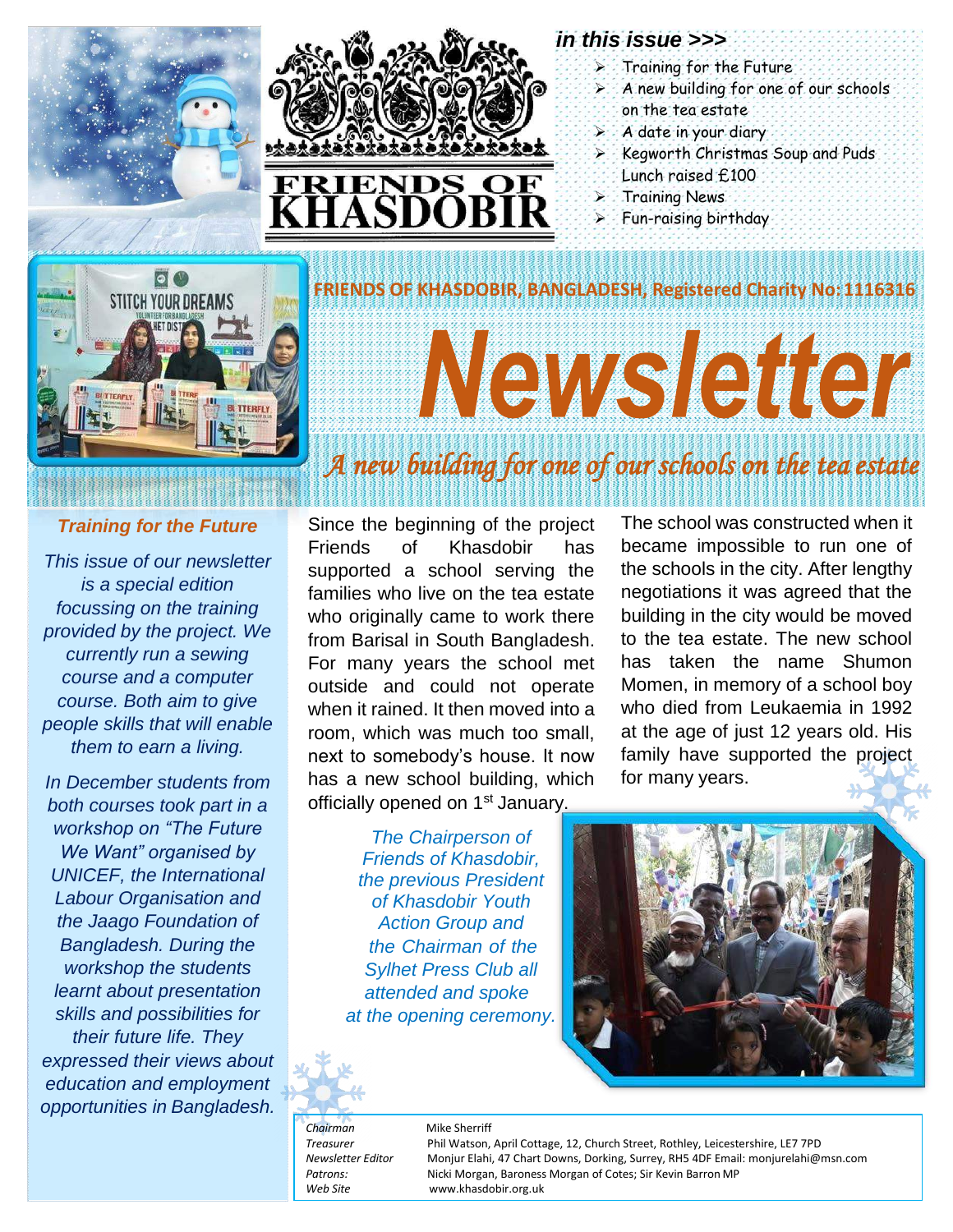# *A Date for youDiary*

*The next Annual Meeting of Friends of Khasdobir will be held on Saturday 4th July 11.30am at Rosebury St Peters Community Centre, Loughborough.*

*Please make a note in your diary and come along to hear the latest news from the project and enjoy a curry lunch with friends and supporters.*

*If you are planning to attend the event, please advise Kathleen Jackson at: [derkat.46@ntlworld.com](mailto:derkat.46@ntlworld.com)*

#### *Kegworth Christmas Soup and Puds Lunch raised £100*

*Beverley Lott has just sent us this lovely photo of the Kegworth Christmas soup and puds lunch at which £100 was raised for Friends of Khasdobir.*

*Kegworth have been raising money for us for many years through Soar Valley Twinning Association.*



*♫ Well done Kegworth*



Each year Friends of Khasdobir support 40 women to complete sewing training. After completing the course most of the women earn money by working in small local tailoring workshops or by working from home making clothes for family and neighbours. This year several of the students received sewing machines. One was provided as a result of selling items made by the students during the course. Three were provided bySylhet's "Good Deeds" organisation at a programme organised by Volunteers for Bangladesh called "Stitch Your Dreams". The sewing machines were given to students in most need, who could make use of them to support themselves and their families.

Razia is 16 years old and received her sewing machine as a result of the sale of items made in the sewing class. She earns about £1.30 for every dress she makes. Her customers all live nearby. Razia's family comes from outside Sylhet and she lives with her grandmother in the town. Her father is a day labourer in a rural part of Bangladesh and her mother is a housewife. She left school when she was very young and later took part in the sewing training.





Papli lives on the tea estate with her husband who is a labourer and her mother in law who works in the tea garden. She has two children one of whom attends primary school and one of whom attends our local pre-primary school. She has had a sewing machine for 5 months and has earned £70 by taking orders for clothes from people living on the tea estate.

Panna received her machine in November at the programme organised by Volunteers for Bangladesh. She lives with her mother who does housework and her two brothers. One

brother drives a three-wheeler scooter, and one works in a shop. Panna does some work in a local tailoring workshop and takes orders for work at home now that she has a sewing machine. One of Panna's neighbours is currently doing the sewing course and she also uses Panna's machine. Panna thought the training she received was very useful. She learnt to make modern clothes and found the trainer very helpful.





Minu received a sewing machine from the Volunteers for Bangladesh programme. She lives in one of the "colonies" (slum housing) in Sylhet city with her husband who is a rickshaw puller, and one child who has not yet started school. She lives with her mother who is a cook's assistant. Her father isdead. nu left school when she was aged 11 and later started sewing training. She is currently taking orders for clothes frompeople living nearby.

#### **Stay with us, Support us!**

**We are compliant to EU General Data Protection Regulations**

Do you receive the newsletter by post now and would you be happy to receive it by email? Also notify us if you no longer wish to receive the newsletter (by either post or email).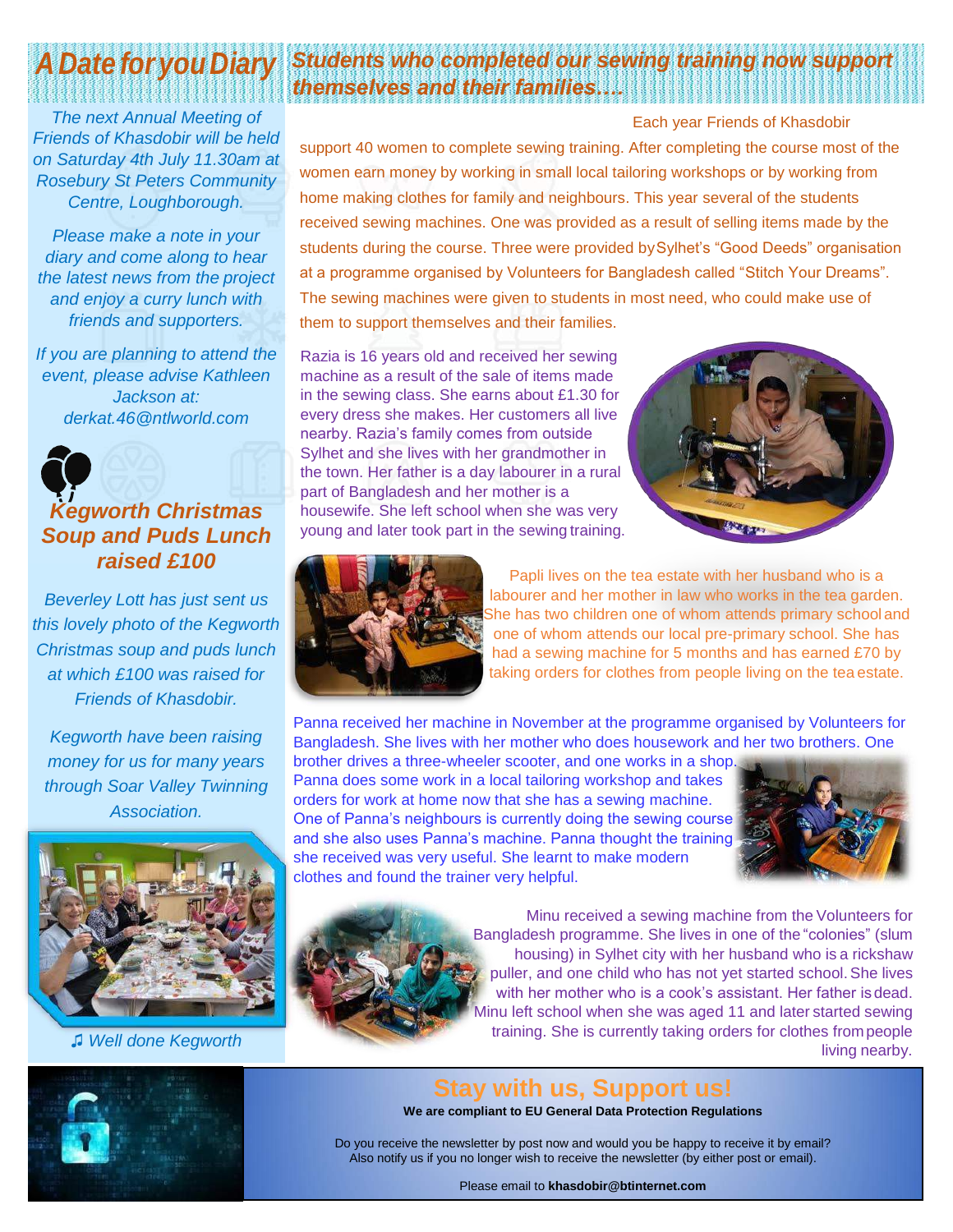



*For his 62nd birthday our chairperson bought a cake and held a celebration with the staff, children and students of the project. As well as providing a treat for the children and staff he raised funds during the event using our Golden Giving page: [https://www.goldengiving.com/s](https://www.goldengiving.com/secure/donation/friends-of-khasdobir) [ecure/donation/friends-of](https://www.goldengiving.com/secure/donation/friends-of-khasdobir)[khasdobir](https://www.goldengiving.com/secure/donation/friends-of-khasdobir)*

*Over £200 was donated to support the project. If you are celebrating a special occasion, please consider also making it a fundraising event for Friends of Khasdobir.*



*Please make a note of the date of our next Annual Meeting. It will be held on Saturday 4th July 2020 at 11.30am in Loughborough. As usual a curry will be served for lunch and there will be a full report about the work of the project.*



# *Computer training*

The computer training provided by the project has been in its current form since July 2019, when the project recruited its own computer trainer. Since then 40 students have benefited from classes held every afternoon, apart from Fridays. There are 4 groups of 10 students who start with a basic course learning Microsoft packages such as Word. They then move on to a more advanced course where they learn skills such as graphics and web design. The aim is to help the young people to gain enough skills to eventually move into freelance IT work. In the world Bangladesh has the largest number of young people working in this sector and it is increasingly important as a source of income for young Bangladeshis.

Omar started studying at one of the open-air schools run by Khasdobir Youth Action

Group. He lives on the tea estate and his mother is a tea worker. His father died when he was 3 years old. He has 5 sisters, three living in Barisal where his family originally came from and two living in Sylhet. They do domestic work and sewing.

After attending one of our open-air schools Omar went to the primary school on the tea estate and then attended college in Sylhet City. He is currently studying for a degree at a local college. Before joining the computer class at the project, he had never touched a



computer and said that to start with he was quite frightened to use the computer. He has already learnt to use MS Word and is now learning power point. He enjoys the computer class and hopes that with his new skills he will be able to find freelance work and earn enough money to finance his future education.

Afsana is 21 years old and she also started her education at one of theopen-air schools operated by the project. She then attended Khasdobir Primary School before goingto college in Sylhet city.



Afsana's father was a CNG driver but he died 3 years ago. Her mother does housework. She has 4 sisters and one brother, including her young sister who is still studying.

Afsana enjoys the computer class and has learnt how to prepare letters and job applications. Her long-term aim is to become a software engineer and she is also interested in freelance work. Along with many other computer class students she attended

"The Future We Want Workshop". At this workshop she said she learnt about many possibilities for her future life.

#### Charitable inCorporated organisation

The new constitution is now registered with the Charity Commission as number *1185262*. The accounts therefore will be closed and transferred to the new charity at the beginning of the new financial year on 1st April 2020.

### Phil and Doreen to visit the project in February

The focus of the visit could include some of the following: looking at the educational programmes, the outreach team's activities, opportunities for trainees to gain employment, feedback from beneficiaries, support for young men, toilets and handwashing